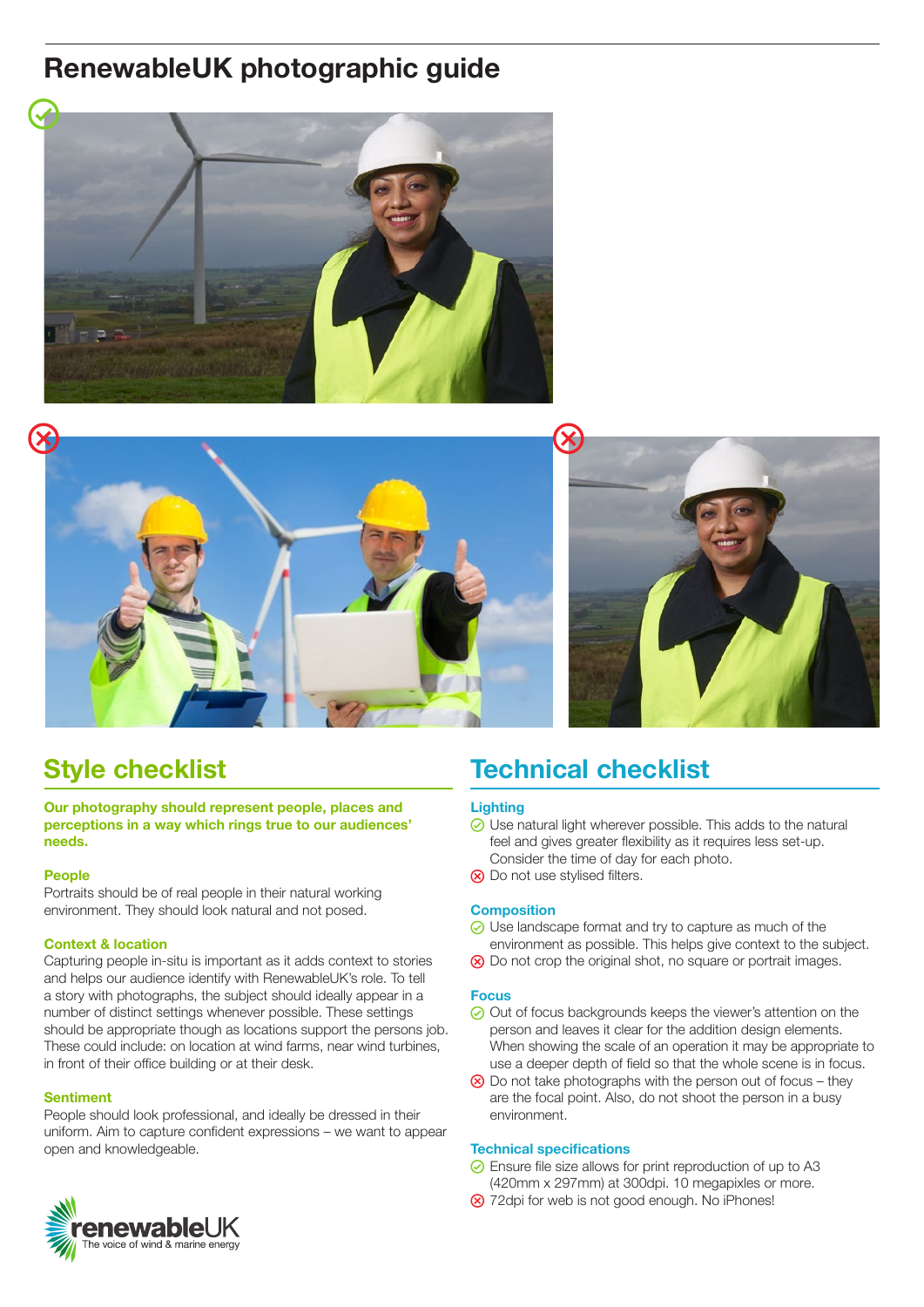# **RenewableUK film guide**



## **Style checklist**

**Our films / interviews should represent people, places and perceptions in a transparent and honest way.**

### **People**

Interviews should be with real people in their natural working environment. The person should be the focus – with appropriate stock footage only being used to support stories.

### **Context & location**

Capturing people in-situ is important as it adds context to the interviewee's stories. These environments should be appropriate though – locations should support the subjects job.

### **Sentiment**

People should look professional, and ideally be dressed in their uniform. Keep the person comfortable – we want them to answer honestly and with conviction.

#### **Engagement**

Keep films short and to the point. No more than 2-3 minutes.



### **Lighting**

- Use natural light wherever possible. This adds to the natural feel and gives greater flexibility as it requires less set-up. Consider the time of day for the shoot.
- **(8)** Do not use stylised filters.

### **Composition**

- $\odot$  Try to capture as much of the environment as possible. This helps give context to the subject.
- **(8)** Do not crop too tightly. You can always crop for different applications in post-production.

#### **Focus**

- **⊘** Out of focus backgrounds keeps the viewer's attention on the person and leaves it clear for the addition design elements. When showing the scale of an operation it may be appropriate to use a deeper depth of field so that the whole scene is in focus.
- $\otimes$  Do not take shoot with the subject out of focus they are the focal point. Also, do not shoot the subject in a busy environment.

#### **Captions**

- $\odot$  Keep captions small and in the corner.
- $\otimes$  Do not position captions over the subject

#### **Technical specifications**

- **⊘** Use HD for quality and use a tripod to keep it steady.
- **(x)** No iPhones!